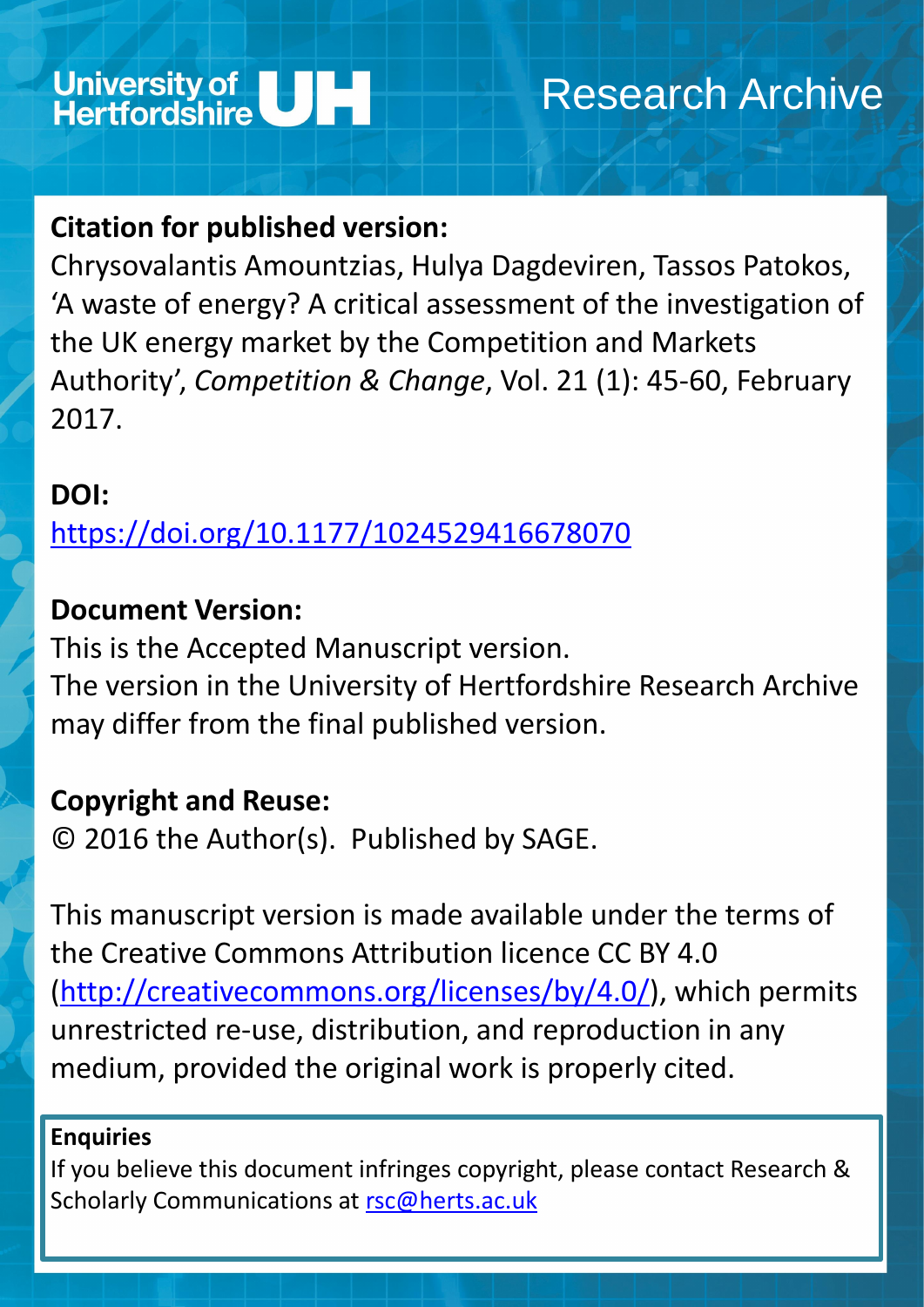#### 'A Waste of Energy? A Critical Assessment of the Investigation of the UK Energy Market by the Competition and Markets Authority'

#### **Chrysovalantis Amountzias, Hulya Dagdeviren and Tassos Patokos**

University of Hertfordshire

**Abstract:** In this paper, we assess the findings of the UK energy market investigation by the Competition and Markets Authority (CMA), conducted during June 2014-June 2016. We argue that the results of the investigation have been advantageous for the large energy companies and they risk failing to bring any significant and positive change to the energy industry. We highlight three major aspects of the CMAs assessment. First, the panel examined retail and wholesale segments of the energy industry in isolation which can be misleading in the assessment of vertical integration. It also considered new entries to the sector as a sign of competitive strength when many were due to favourable government policies in the form of exemptions from various obligations. Second, its conclusion that a position of unilateral market power by the large energy companies arises from weak customer engagement (i.e. low switching rates) shifts the focus and responsibility for the problems of the energy markets away from the conduct of the companies onto customers. Finally, the investigation placed an overemphasis on competition without due reference to its consequences for consumers' welfare.

#### **Introduction**

Privatization has been part of the neo-liberal economic transformation of many countries since the late 1970s. It emerged as a policy direction against the background of the crisis in the 1970s and the ensuing downturn in the 1980s, which had knock-on effects on the performance of public utilities, creating the perfect conditions for arguments in favour of privatization. Thus, privatization was justified on the basis of a rhetoric that the ownership and control of productive assets by the state caused economy-wide and firm level inefficiencies because of impeded competition and distorted incentives, asset values, resource allocation - as well as rent-seeking by bureaucrats and civil servants. Privatization was supposed to increase efficiency through the interplay of self-interest and competition (Florio 2004) and force the respective sectors to deliver better value for customers. The energy sector was deeply affected by these trends. Up until the 1980s vertical integration under public ownership was favoured because of sunk costs, inelastic demand and coordination problems in the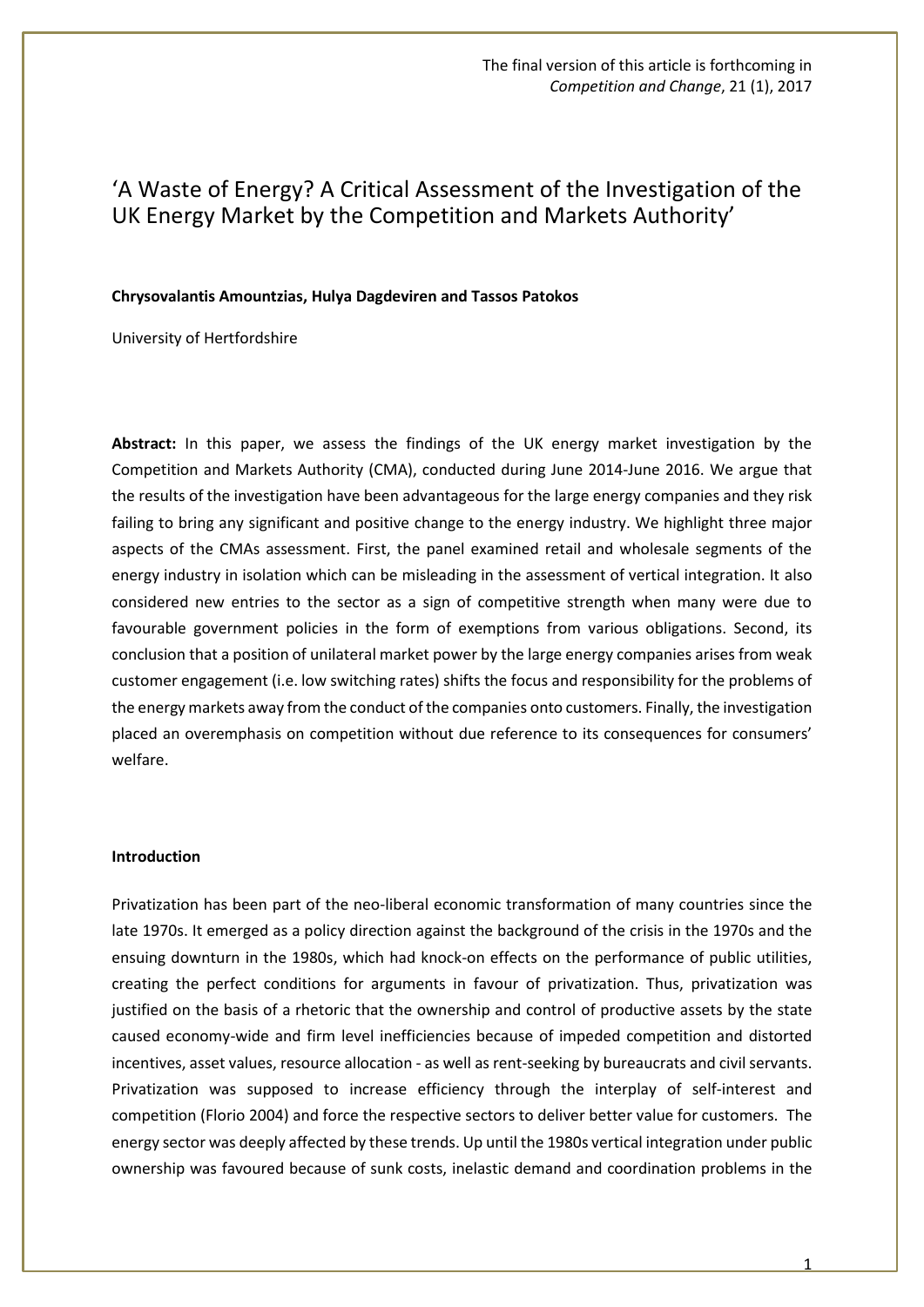generation, transmission and distribution of energy, but with the rise of neo-liberal paradigm, this model was criticized for its inefficiency and tendency to create excess capacity.

As with many other sectors, the UK has played a leading role in the restructuring and privatization of the energy industry. While energy prices declined in earlier years, partly because of falling gas prices, these gains were not maintained in the long term. In power supply, high wholesale prices and the possibility of market manipulation under the former system (what was known as 'the pool') led to the introduction of the New Electricity Trading Agreements (NETA) in 2001.<sup>1</sup> In the last decade, concerns have shifted from the wholesale to the retail segment of the energy market as prices for the end users continued to rise, eventually instigating a probe by the regulator, Ofgem, in 2008.

The regulator's own findings confirmed that there were some potential problems in the retail pricing strategy of the big energy companies, known as the big six (British Gas, EDF Energy, E.ON UK, NPower, Scottish Power and SSE). For example, in one of its reports Ofgem mentioned that the earnings of the large energy companies, before interest and taxes, in the domestic supply market had increased by 74.7 per cent from 2011 to 2012 when the wholesale cost for the average domestic customer had risen by a mere 2.3 per cent (Ofgem, 2013b).<sup>2</sup> Lack of change in energy market operations following the 2008 probe led Ofgem to initiate a review of the retail segment of the energy market in 2010 and subsequently to introduce a number of regulatory measures, which aimed to achieve 'simpler, clearer and fairer' conduct in pricing energy.

Despite these interventions, retail prices continued to increase. Eventually, Ofgem referred the energy markets for full investigation to the Competition and Market Authority (CMA) in June 2014. The CMA published its findings a day after the referendum for the EU membership on 24 June 2016, effectively turning the spotlight off a major political issue. In this paper, we critically analyse CMA's *Energy Market Investigation* Report, firstly, on the basis of its assessment with respect to adverse effects on competition in the energy sector and secondly from a longer term perspective, drawing conclusions about the effectiveness of competition since the privatization of the sector.

It is worthwhile summarizing the highlights of our arguments here. First, the CMA's finding on vertical integration in the energy sector not being an issue of concern for competition is premature. Secondly, identifying 'weak customer response' as the main factor with adverse impact on competition in the energy sector is equivalent to shifting the responsibility of making competition work to customers and taking the burden off the companies. Thirdly, attributing the problems of competition in the energy

 $<sup>1</sup>$  Initially in England and Wales, and later including Scotland with the move to British Electricity Trading and</sup> Transmission Agreement (BETTA) in 2005.

<sup>&</sup>lt;sup>2</sup> The big six energy suppliers unanimously disputed Ofgem's findings, claiming that the methodology Ofgem uses to derive its estimates is flawed. Because the energy companies are not transparent and do not disclose their wholesale costs in detail, Ofgem assumes a 'representative supplier' whose hedging strategy is to buy energy 18 months ahead of time (Ofgem, 2013c), but the companies argue that hedging strategies vary across suppliers, so do the costs (Financial Times, 2013).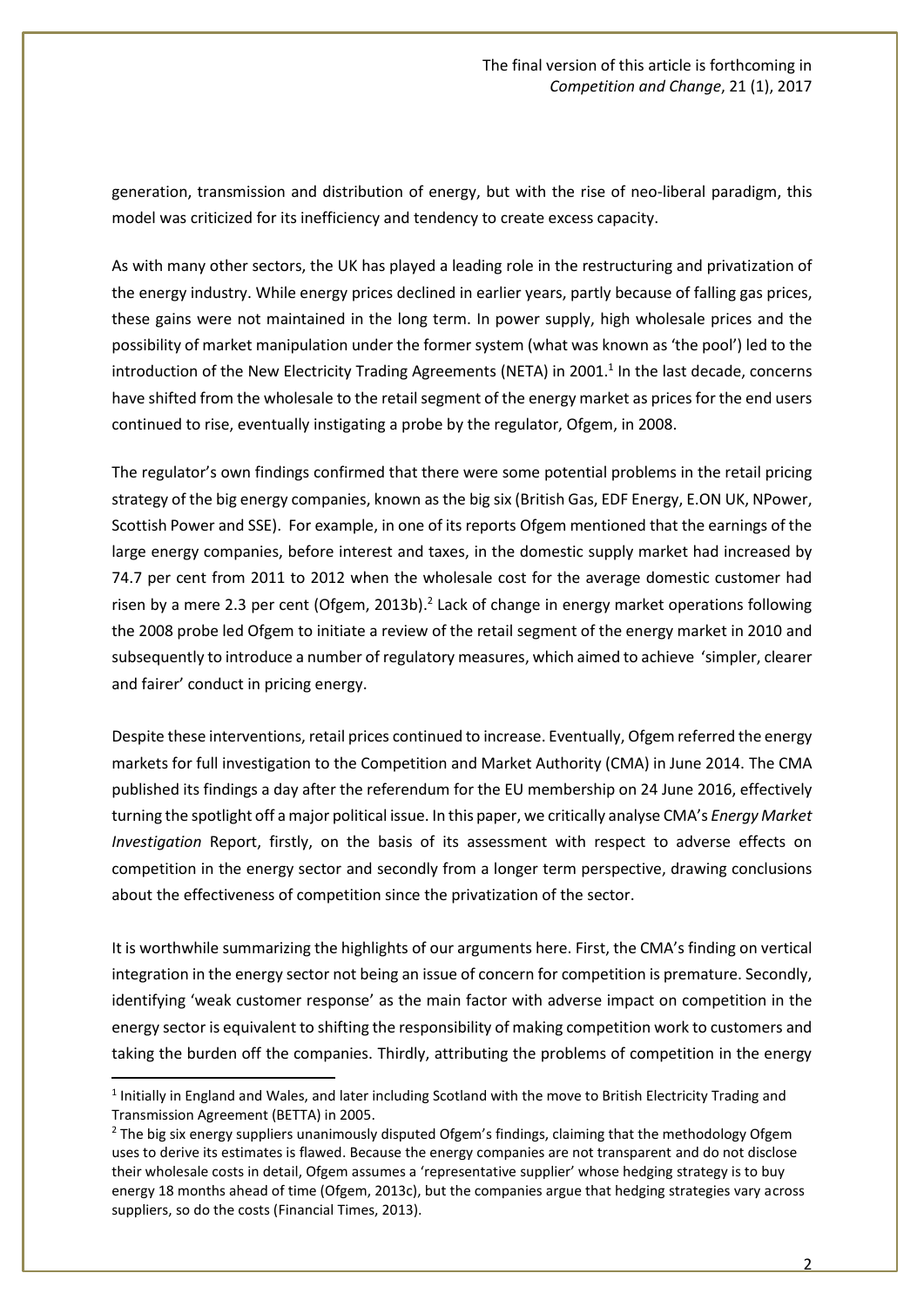market to the Retail Market Review Reforms would be to disregard the problems that preceded these changes. Finally, the findings of this investigation, when considered together with past changes, show once again the prevalence of highly imperfect competition in the energy sector and the limitations of public authorities in effectively responding to emerging issues due to lack of information; time lags involved in the identification of problems; counteractive policies and their implementation; and the potential contradictions between different goals and remedies. Note that these issues have been discussed in this paper mostly in connection to the domestic energy users rather than small and micro businesses which are also covered in the CMA's report.

#### **A summary of the CMA's findings with respect to the UK energy market investigation**

The main thrust of the CMA's investigation is based on trends in energy prices and the profitability of the six large energy firms (CMA 2016). In particular, considerable attention was given to the prices for domestic customers that had increased in real terms by 75 per cent for electricity and 125 per cent for gas during 2004-2014. The panel acknowledged the contribution of social and environmental levies and the network cost for energy prices. Nonetheless, its analysis with reference to the profitability of the big six raises serious questions about the competitiveness of the retail energy prices - even after taking into account various cost. Gross margins in relation to the retail costs were found to be very high during 2009-2013 (around 18 per cent for electricity and 19 per cent for gas across the big six). In the same period, their rate of return on capital for combined retail business (gas and electricity) was 28 per cent on average and four of them had an average return of 44 per cent. Benchmarking the prices of the big six against two mid-tier independent suppliers, it was found that the domestic customers spent an estimated 1.4 billion pounds extra per year during 2009-2013. This harm to the households rose to 2 billion pounds in 2015.

On the basis of these findings the CMA moved on to consider the factors that may be giving rise to adverse effects in competition (AEC). Overall, wholesale markets have been considered to be less of a problem. The concentration in the wholesale gas market was found to be low despite some vertical integration; in the wholesale electricity market prices were found to be competitive and returns to investment were in line with what would be expected.<sup>3</sup> Significant vertical integration in the electricity sector was not considered to be detrimental for competition.

The CMA identified a number of areas in the supply of retail electricity and gas where the real problems lie. Firstly, the lack of switching or what it termed as 'weak customer engagement' was highlighted as the most significant shortcoming, putting the big six in a position of having unilateral market power. Secondly, the reformsintroduced under the Retail Market Review by Ofgem after 2011

 $\overline{a}$ 

<sup>&</sup>lt;sup>3</sup> The report highlights the use of Contracts for Difference (to protect low carbon generators against price fluctuations In the wholesale market with aim to improve incentives for investment in low carbon generation) as an area with potential AEC. Absence of locations pricing is also considered to be constituting AEC.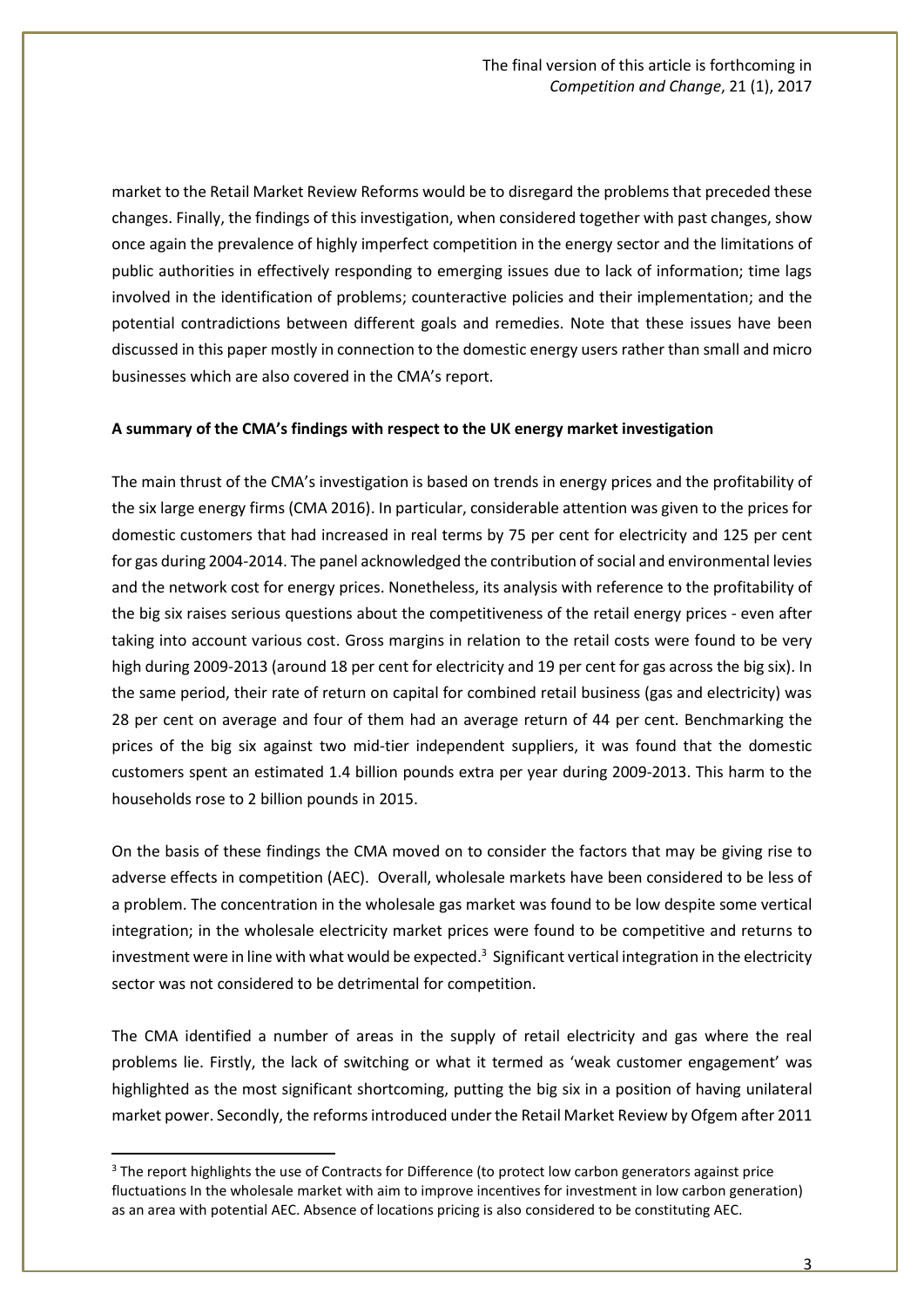were considered to have weakened competition in the sector. Thirdly, the limited use of smart meters and lack of a settlement system, based on more frequent readings, were regarded as having adverse effects on competition in the sector. Finally, the existing financial reporting systems in the energy sector as a whole were found to be non-transparent which constrained regulators and policymakers in making decisions. The CMA also examined the price announcements of the big six to detect potential patterns, signalling tacit coordination but found no supporting evidence. Profitability in the wholesale energy markets was not found to be a problem for the CMA (with earnings before interest and tax, EBIT, 4.5 and 2.5 per cent for gas and electricity respectively during 2009-2013).

In the next section, our discussion focuses on three major conclusions of the energy investigation panel: first, that vertical integration has no adverse impact on competition; second, that the lack of customer engagement has an adverse effect, and third, that the retail market reforms of the late 2013 had an adverse effect on competition.

#### **A critical assessment of the CMA'S Findings about the Adverse Effects on Competition (AEC)**

#### *Vertical integration does not have AEC*

The most critical aspect of the energy market investigation was focused on the market power of the six big energy companies, possibly resulting from their size and vertical integration. Any verdict confirming the market power of companies and its adverse use would have potentially resulted in the break-up of the big six. Fortunately for them, after two year of investigation, the CMA concluded that vertical integration has not constituted an adverse impact on competition in the energy markets. This favourable judgement for the big six is based on an assessment of the potential benefits and harms of vertical integration. Its possible adverse consequences are dismissed on the basis of an emphasis on three aspects of market structure and operations. These are that;

- $\circ$  There is no unilateral market power in the wholesale energy markets, especially because of the low returns. The CMA considered this as an indication that the big six does not discriminate against the non-integrated sector by refusing to buy from or sell to them at a higher price than the prevailing market price.
- $\circ$  Liquidity in the market is high indicating that the big six buy and sell energy rather than relying on own sources or generation.
- $\circ$  New entrants to the retail sector and new investment in generation by independent companies dispel concerns about potential entry barriers for the industry.

There are a number of problems with these conclusions. Firstly, there are concerns about the quality of the data used. Elementary teaching in economics suggests that one of the best ways of evaluating market power in oligopolistic markets is through analysing price-cost margins. However, it is well

4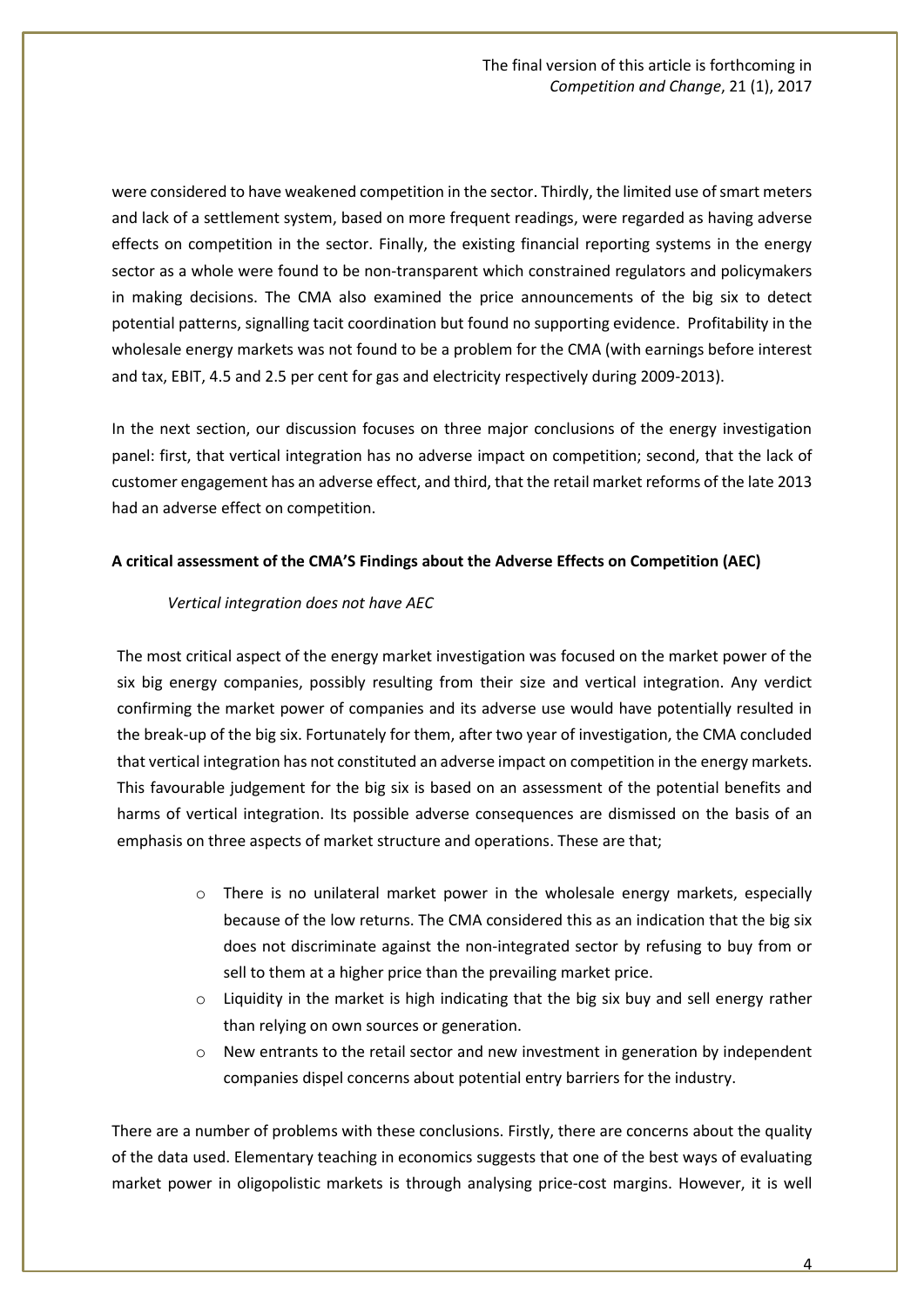established that there are serious data inadequacies in the energy market. The lack of transparency in financial reporting by the big six has already been noted by the CMA in its final report (p. 72). Ofgem attempted to generate cost data through modelling, but these have been subject to challenge by the big six. Credibility of any market power investigation is limited without adequate data on costs.

In an industry where imbalance prices<sup>4</sup> (which are subject to greater spikes) are settled daily for gas and half hourly for electricity, using highly aggregated estimates of costs (the fuel costs are indicated to be around 50 per cent of the total costs) is clearly not satisfactory. The possibility that price-cost margins are not excessive on average but may be excessive in some periods is an important consideration and could have serious implications for the outcomes of investigation. Moreover, the available average price-cost spreads and some other essential data were concealed in the CMA Report (see p. 172). When we asked for the reason by email, it was justified on the grounds of commercial sensitivity and the guidance on Disclosure of Information by former Competition Commission. <sup>5</sup> The consequence of withholding essential data is that independent stakeholders have been unable to scrutinise the findings of the CMA with respect to the advantages and disadvantages of vertical integration in the energy sector.

Secondly, the wholesale and retail functions in the energy market investigation are assessed in isolation from each other, possibly reflecting the inadequacies of the data provided by the big six. The problem with this is that both the retail and wholesale elements of a vertically integrated company is owned by the same corporation. Therefore examining these functions in isolation can be quite misleading. The possibility that vertical integration provides firms with the opportunity to rebalance their revenues, costs and profitability in different segments of the energy markets was raised by Guilietti *et al*. (2010a). Using price-cost margins, they suggested that lower prices in the whole electricity market (after NETA) were counterbalanced by rising end user prices and profit margins in the retail sector. Similarly, a recent report by Ofgem (2013a) hinted at the possibility that rising bills for consumers might be a way for the suppliers to compensate for the dramatic decrease of the average margin (by about 50 per cent) in the non-domestic market. Both of these suggestions point to a pricing strategy common within monopolistic or oligopolistic markets, which is offering lower prices to a smaller number of bulk buyers at the cost to the majority with low consumption such as domestic users.

The concerns discussed above have not been adequately tackled by the CMA. Instead, the CMA uses the concept of 'natural hedging' and presents the advantage of trading off low revenues in one market

<sup>4</sup> The prices paid / received for having an imbalance between contracted generation/supply and actual generation/supply

<sup>5</sup> This has been the position of the DECC and Ofgem as well in that the basic data for the individual large companies have not been made public. Requests of such data under the Freedom of Information Act is usually rejected with reference to 'commercial sensitivity'.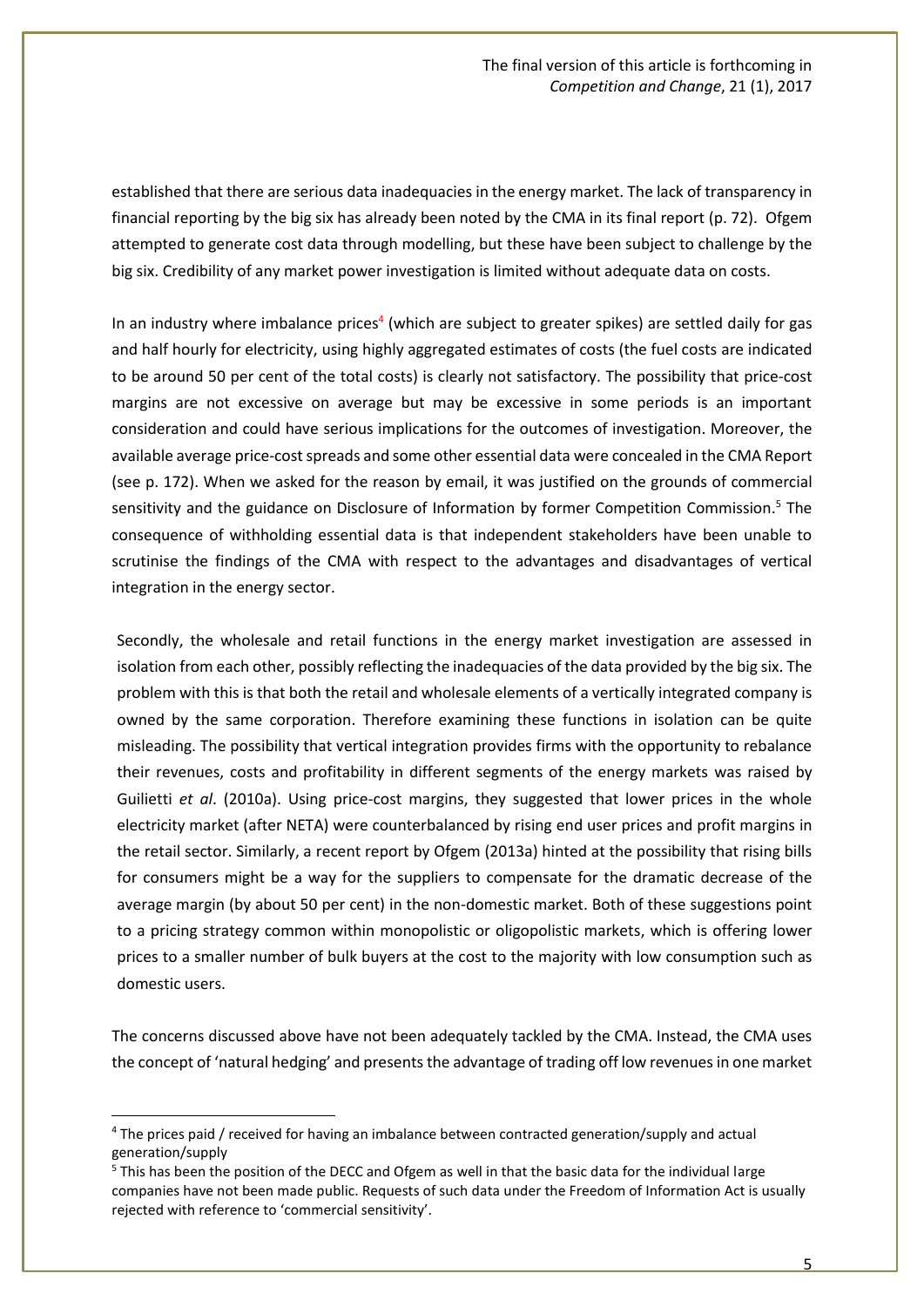segment with higher revenues in another as a risk management strategy rather than as a market power issue.

It is often claimed that the 'natural hedge' is an important feature of vertical integration in electricity. In short, the concept is that the returns from generation are negatively correlated with the returns from supply, and so a vertically integrated company is less exposed to certain risks [defined as price and volume risks] than an independent supplier or generator. (p. 326)

Thirdly, the absence of price discrimination or presence of trading with independent generators and suppliers (i.e. not refusing to buy from or supply to them) by the big six, does not rule out the possibility of excessive wholesale prices since they are passed on customers. Fourthly, the increase in the number of new entrants to the market has not reduced market concentration significantly. The six large firms still control a substantial proportion of the energy market (90 per cent). Of the 46 companies operating in the British energy markets in 2016, three had over 50 per cent of the share of the domestic market (British Gas, SSE and EoN) in terms of customers (CMA 2016, p. 387) and over half of the electricity generation capacity (EoN, EdF and RWE Npower) (p. 160).

More importantly, it is necessary to pay attention to the dynamics of entry and exit in the sector and the sustainability of new entrants. There have been some new entrants to the energy sector in the past but they have disappeared over time. For example, Finon and Boroumand (2011) indicate that twenty new entrants have left the UK retail market since 2000, drawing attention to potential instabilities with respect to the patterns of entry and exit. While independents (i.e. companies other than the big six) accounted for less than 2 per cent of the retail market until 2014, their share increased to 10 per cent in 2015. In other words, most of the new entries took place after the energy market investigation started. Representatives of these new energy companies (ECC, 2016) indicated that they were motivated by the government policy, involving exemptions with respect to social and environmental obligations. Indeed, Oxera (2016) indicates that the implied subsidy the new entrants receive by being exempt from some or all social and environmental levies is equivalent to the excess revenues generated through the Standard Variable Tarriffs (SVTs) (amounting to 1.4 billion per year). In other words, the flow of new entrants to the sector is not because the big six are operating competitively, but rather because of the government intervention.

Finally, the CMA acknowledged the potential benefits of being vertically integrated in terms of economies of scale, efficiency gains and improvement in credit ratings, but stated that it is unsure whether gains have been passed on to customers.

Overall, given the issues raised above, the investigation gave a favourable verdict to the big six with respect to the consequences of vertical integration.

6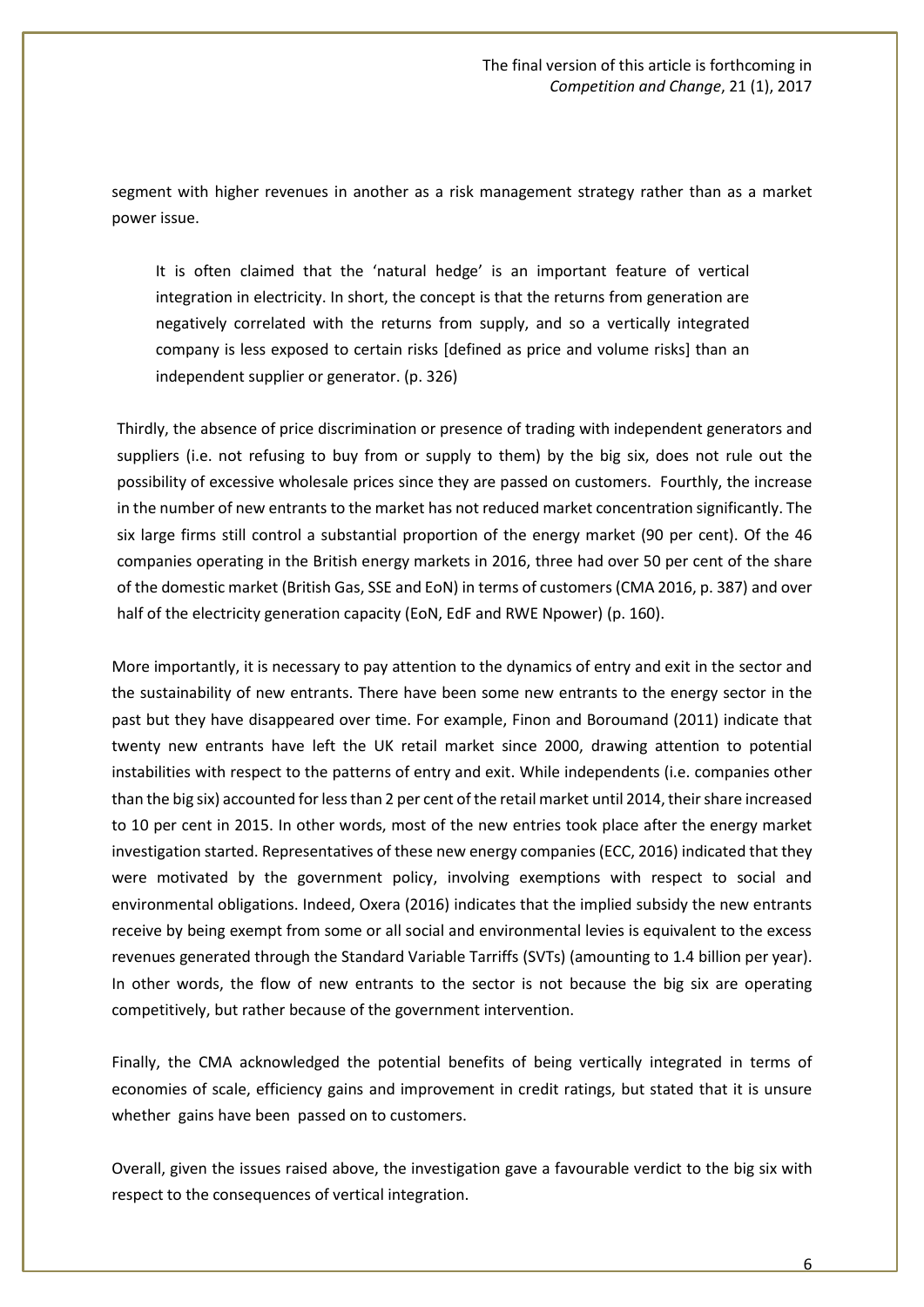#### *Customers as the main culprit for AEC: low switching rates and weak customer response*

Having decided that the vertical integration and concentration by the big six do not cause adverse effects on competition in the energy sector and that there is no unilateral market power in the wholesale market, the CMA moves on to discuss other evidence for adverse effects on competition (AEC) in the retail sector.

However, we also note that other evidence (including evidence on profitability, cost inefficiency and the prices offered by the mid-tier suppliers) suggests that the average prices offered by the Six Large Energy firms have been above those that we would expect to prevail in a well-functioning competitive market (CMA 2016: 38).

The anomalies with respect to costs, price differentials and profitability (gross margins, returns to capital and EBIT (earnings before interest and tax) are discussed in the context of two questions. First, what is the role of demand side (switching by customers) for limiting the market power of large suppliers? Second, has the retail sector become less competitive after the introduction of Ofgem's Retail Market Review (RMR) reforms, following the 2008 Probe? In this section, we discuss the first question, leaving the second to the next section.

The CMA placed strongest emphasis on 'weak customer response' in the domestic market in explaining the problems in the energy market. It argued that low engagement on the demand side bestows retail energy companies with a *position of* unilateral market power which they exploit through their pricing policies. Low levels of switching<sup>6</sup> by customers reflect inertia or lack of activity in the domestic market. According to a survey commissioned by the CMA, more than half of the customers never switched:

a) 36 per cent of respondents did not think it was possible…to change, tariff, payment method or supplier… c) 56 per cent of customers had never switched supplier… d) 72 per cent had never switched tariff with an existing supplier (CMA 2016: 371)

It is reported that potential savings from switching were as high as 330 pounds as of the second quarter of 2015 when a competitive benchmark<sup>7</sup> is used (p. 647). The report highlights two key factors

 $6$  This includes switching to the supplier with the lowest tariffs, or switching to the lowest tariff with the same supplier or switching the payment method from standard credit to direct debit (changing from prepayment method is difficult as this is arranged for customers with poor payment history)

 $<sup>7</sup>$  The average prices charged by the six large energy firms are compared against the prices of the most</sup> competitive suppliers (Ovo Energy and First Utility) during the assessment period, allowing for 'a normal return' and taking into account the differences in suppliers' size, costs etc.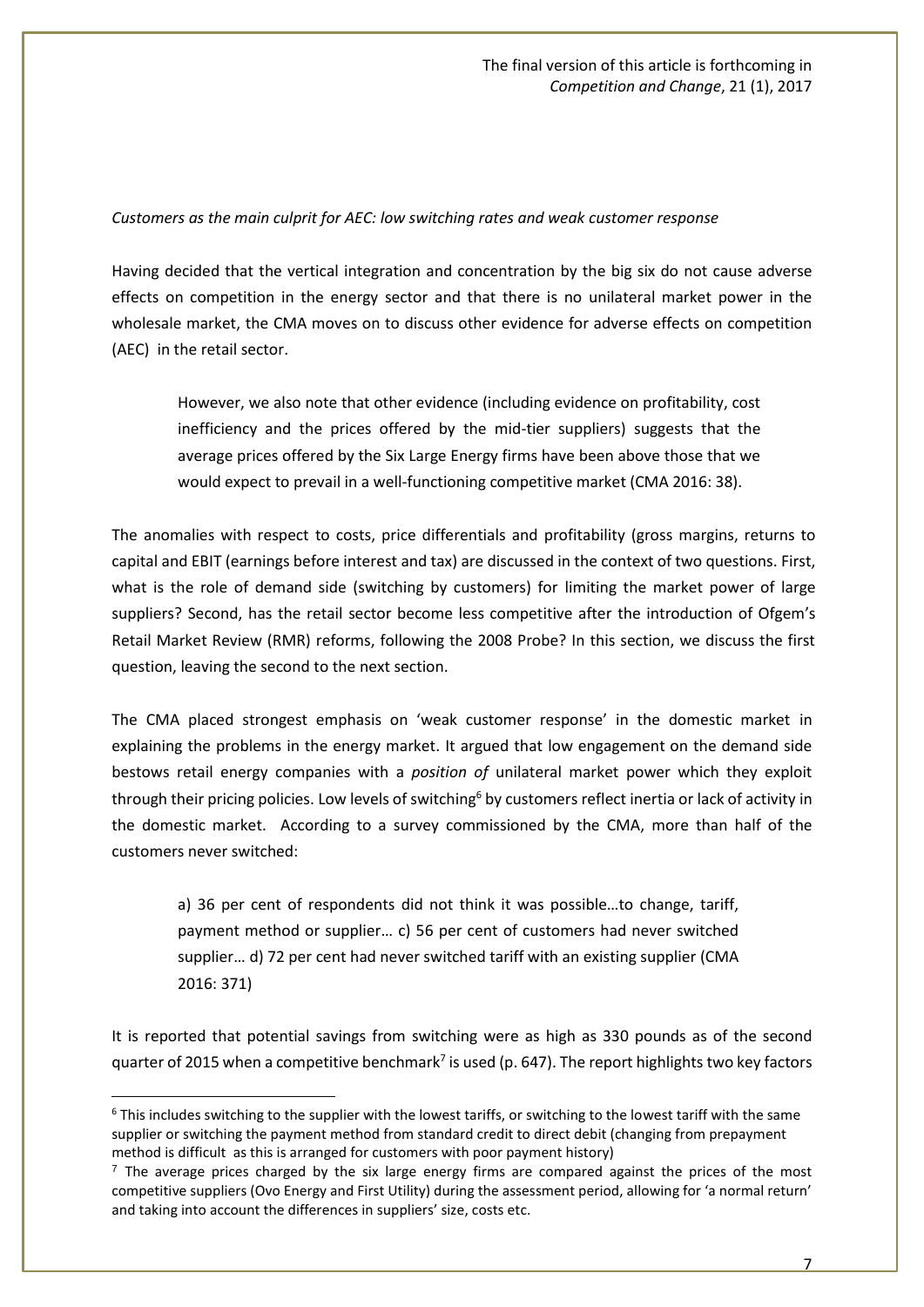in explaining weak customer engagement, the most important of which is the socio-economic characteristics of the customers. The survey found that a greater proportion of non-switching customers are on low income, with low qualifications, living in rented accommodation or over the age 65. Moreover, lack of access to or confidence in using the internet is reported as potential barrier to engagement. As would be expected from a user group with these socio-economic characteristics, the results indicate that the perception of the complexity and burden of searching and switching is greater than the reality.

High standard variable tariffs (SVTs) are the route through which suppliers exploit their unilateral market power. SVTs rose from around £400 to £1200 during 2004-2015 for the median consumers on duel fuel (p. 398). 70 per cent of the six large energy firms' customers are on SVT. Average revenues from SVTs were around 11 per cent higher for electricity and 15 per cent for gas in comparison to non-SVT tariffs during 2011-2015 (p. 6). The conclusion that the SVTs are excessive is based on the rationale that the cost of supply for SVT customers are unlikely to be different from the cost of supply for customers on non-SVT tariffs.<sup>8</sup> This is further supported with reference to the high gross retail margins of the six large suppliers (18 per cent for electricity and 19 per cent for gas during 2009-2013).

All these factual data and information are helpful. However, the CMA's arguments regarding lack of 'customer engagement' is not based on some unknown facts or new findings. Rather, they confirm the results of the research by Catherine Waddams and her associates since the early 2000s. These studies investigated the differences in customer behaviour with respect to the tariffs paid by an average customer in different regions, on different payment methods and with different suppliers (incumbents or non-incumbents).

Much of the incumbent's market power arises from consumers not bothering to switch because they incorrectly expect the incumbent to match. Over time we might expect consumers to become wise[r]…but in fact we find that eighteen months later, a higher proportion of the group of consumers who had not switched by that time believed that the incumbent would match…Awareness of choice in the market had also declined. Both of these trends suggest that the market power of the incumbents is increasing over time. This continuing market power raises concerns for the future… (Waddams 2004: 14)

In short, the key finding of the CMA's report confirmed the established view about the limited customer mobility across alternative providers and tariffs. The CMA's emphasis on weak customer engagement has been criticised various parties. For example, Helm (2015, p. 5) rightly considered low switching rates as an ongoing problem and commented 'it remains to be seen if large scale switching will ever work', while the former regulators (Littlechild et al, 2015a) argued that weak customer

<sup>8</sup> This is based on the view that the supply for the SVT and non-SVT customers has the same direct costs, obligation and network costs and lack of evidence that energy costs are 'systematically' higher for SVTs.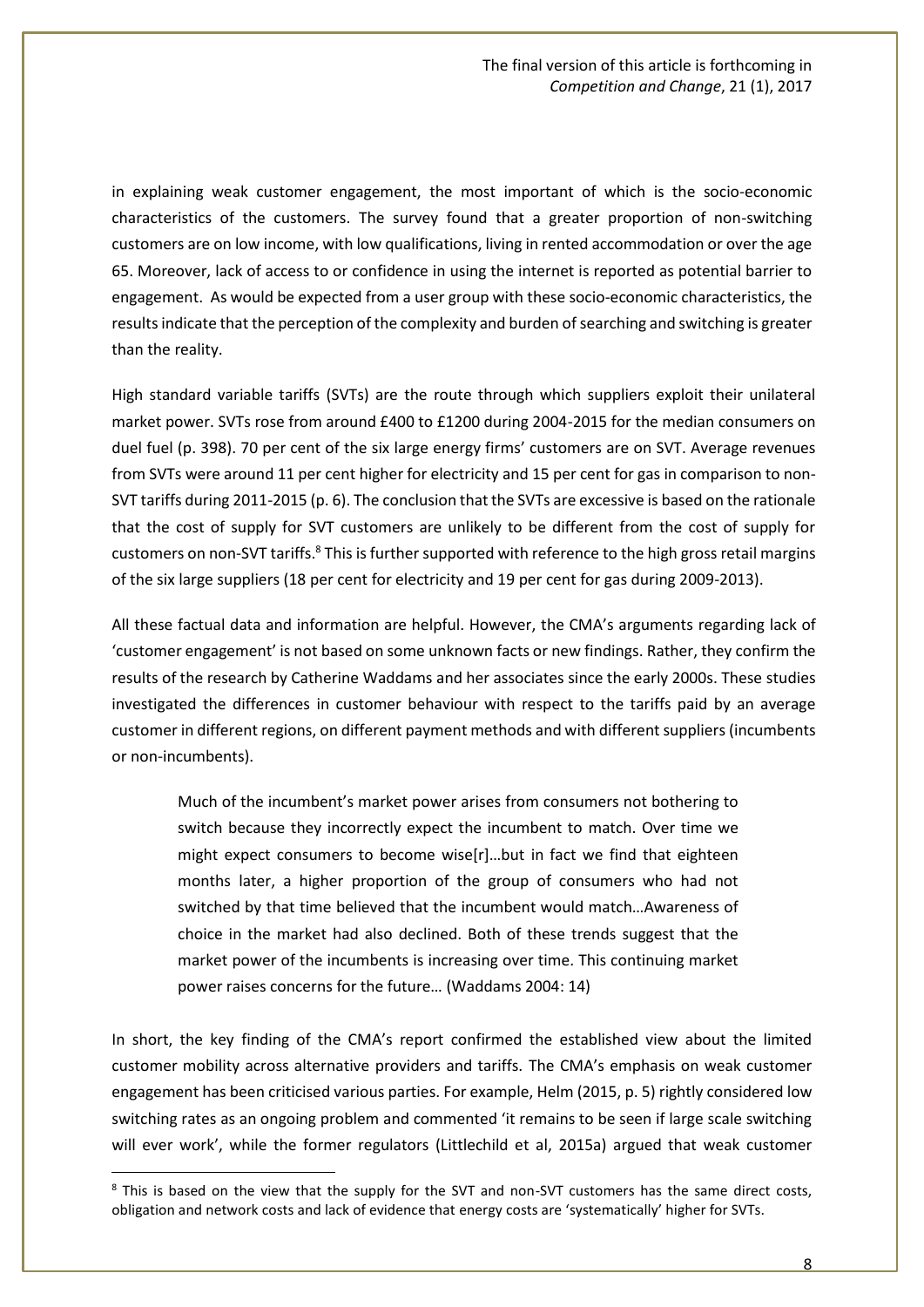response is not necessarily a competition issue as a wide range of other markets have inactive customers without this being a problem.

While all these contributions are useful, there are a number of more fundamental problems with the CMA's assessment. Firstly, the gist of the problem is that the CMA assumes that had the customers been more mobile between tariffs and/or suppliers, competition in the energy markets would have worked better. Hence, the remedies should focus on increasing the switching rates through improving competition among price comparison sites or rolling out smart meters<sup>9</sup> as early as possible. The issue with this view is that it fails to tackle the central problem, that is, the big six are price makers not price takers. The lack of switching so far led them to use a particular pricing strategy (i.e. high standard variable tariffs for captive customers) but they can develop alternative pricing strategies to protect their margins if customers become more mobile.

Secondly, and related to the first point above, the CMA's assessment shifted the burden of responsibility for energy market competition away from the big six and on to the customers. By doing so, it let the large energy companies off the hook and encouraged the continuation of the status-quo in terms of pricing. Indeed, the wholesale energy costs declined by around 30 per centsince the energy market investigation started and yet the prices were hardly reduced by the big six as of the mid 2016.<sup>10</sup>

Recognising that the socio-economic profile of a significant proportion of non-switchers (i.e. those on low incomes, with low education, in rented housing, over 65 years of age) may be reflecting multitude of vulnerabilities, the CMA decided to introduce a protective measure by imposing a price cap on the tariffs. In contrast to the suggestions made by a range civil society organisations such as the Citizens Advice during the consultation period, it decided to implement this regulatory measure for a very narrow group of customers on the pre-payment meters (PPM), who accounted for only 16 per cent of the total domestic customers, rather than for a wider customer group. As pointed out to the CMA panel during the consultations, neither are all vulnerable customers on pre-payment meters nor are all of those on PPM vulnerable (CMA 2015). As Martin Cave put it: $11$ 

<sup>&</sup>lt;sup>9</sup> Smart meters are advocated by the CMA with the expectation that this would enable the transition to a more responsive demand by the households who are expected to adjust their consumption on the basis of time-ofday prices and the changes in them. Transmission of the real-time energy use data to the suppliers through smart meters is expected to trigger more dynamic pricing behaviour by the energy firms. The merits of smart meters and their potential role in facilitating dynamic pricing in the energy market have been discussed in detail by Joskow and Wolfram (2012). However, the obvious problem with this proposal is not addressed by the CMA. That is, in a market where the majority of the customers do not switch despite limited range of tariffs for prolonged periods of time, why is it expected that time-of-tariffs would change their behavior and how would that change come about?

<sup>10</sup>Energy firms' costs 'hit five-year low', BBC, 14 January 2016, URL: http://www.bbc.co.uk/news/business-35308022

 $11$  Martin Cave was the dissenting member of the CMA energy investigation panel who argued for wider regulation of energy prices.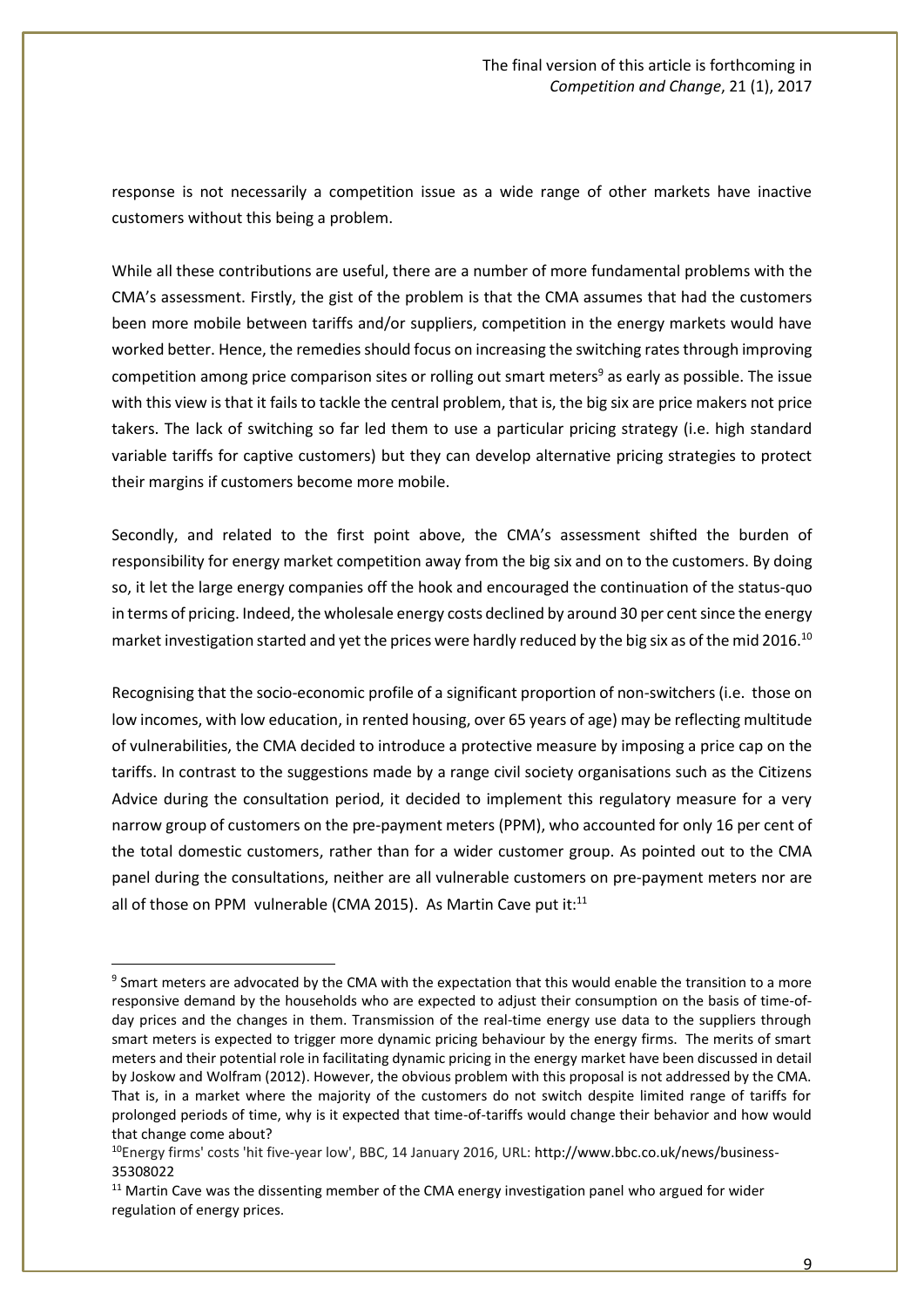Household engagement...is an intractable problem. Over the past three years or so quite a lot of effort has been thrown at it. There have been changes to the bills to encourage people to look around, lots of instructions in newspapers on how to switch and emphasis upon how much money you will make from switching, and even a television advertising campaign by DECC encouraging people to switch, but nonetheless those measures have generated only a trickle of reduction in the proportion of customers of the six large energy firms who are on a standard grade tariff…The market consists of a competitive segment and a non-competitive segment, but unfortunately the majority of people [70 per cent] are in the noncompetitive segment and the CMA data suggests that they are overpaying, if I might put it that way, £300 a year (ECC, 2016, p.21).

In other words, the CMA decided to offer no protection for around 60 per cent of customers<sup>12</sup> on the grounds that a) interventions distort competition, b) significant number of customers may prefer not to switch because they care for some non-price variables (for example, supplier's reputation, service quality), c) customers may be avoiding searching and switching cost, reflecting the 'rational choice' they make.

There are several issues related to these justifications. The first is that the CMA panel could have applied the same reasoning to PPM customers as a price cap for this group would distort competition in the same way. In the absence of any evidence that PPM customers care less about non-price variables or service quality the question is raised as to why did the panel felt it necessary to apply a price cap for PPM but not the 70 per cent of customers on SVT. The likely reason is that the energy prices and the conduct of the big six in the UK has been a political issue in the past decade - so much so that a price freeze or breaking up the big six was discussed as alternative policy interventions<sup>13</sup>. The CMA's decision reflects an attempt to dampen such political undercurrents and contain the potential costs of investigation to the energy companies. Secondly, the CMA overemphasizes competition at the cost of the welfare of a majority of the energy users. Thirdly, even if customers are trying to avoid search and switching costs (e.g. spending hours they may not have to identify the best deal) this does not justify letting them pay what it considers to be excessive prices in the name of making competition work.

*Reversal of regulatory interventions after the 2008 energy market probe*

 $12$  Excluding, 30 per cent switchers and 16 per cent of PPM customers most of whom were on SVTs.

<sup>&</sup>lt;sup>13</sup> 'Ed Miliband: Labour would freeze energy prices' BBC news, 24 September 2013

<sup>&#</sup>x27;Ed Miliband outlines plan to break up Big Six gas and electricity companies' Independent, 29 November 2013 'Small firms urge break-up of Big Six energy giants' The Telegraph, 23 Mart 2014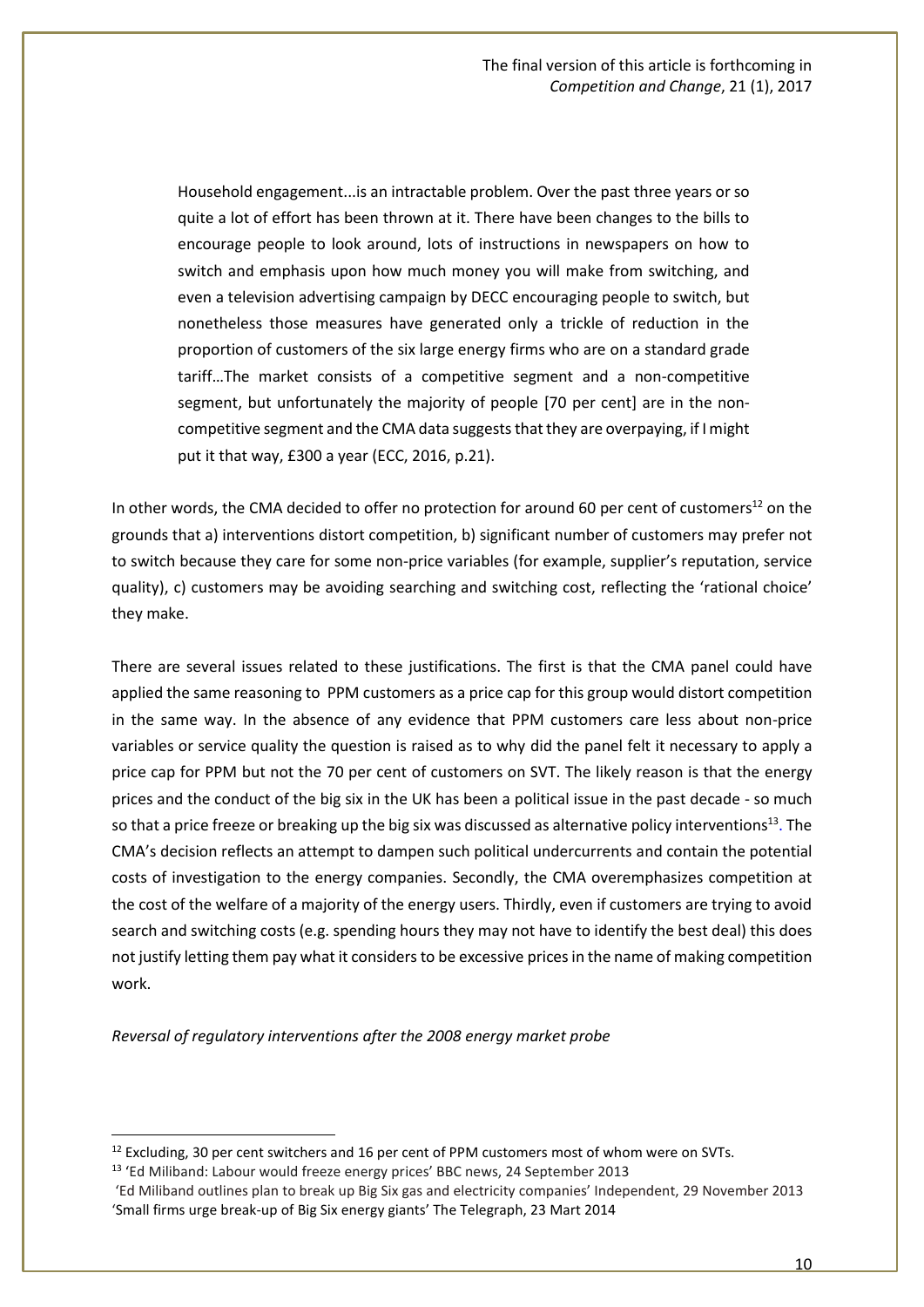The focus of the CMA on the effects of the Retail Market Review (RMR) and the associated reforms results from the former regulators' input to the consultation that the CMA initiated amongst stakeholders and experts in the process of its investigation. The former regulators strongly argued that Ofgem's interventions following the 2008 probe has distorted competition in the sector, particularly by:

- a) limiting the number of tariffs suppliers could offer (the four-tariff rule) which led the large firms to remove some 'innovative tariffs and discounts'.
- b) requiring the price comparison websites (PCWs) to make all tariffs available on their sites which reduced competition amongst the PCWs to attract customers by lowering commission.
- c) prohibition of regional price discrimination<sup>14</sup> which removed the possibility for the nonincumbents to offer lower prices in new markets (trading these off with higher prices in their home market) (Littlechild et al 2015a and 2015b).

Our view is that these conclusions with respect to the RMR reforms are premature for the following reasons.

First, in its provisional report published in 2015, the investigation panel noted that it was too early to assess the consequences of the RMR reforms and yet decided at the end of the report that they would have adverse effects on competition. Indeed, most RMR recommendations had not come in force before the Autumn of 2013, less than a year before the investigation started (except for the item –c above). Despite this, the CMAs final assessment recommended the removal of the interventions listed above. In other words, the energy market investigation became a means to eliminate untested regulatory measures aiming to improve customers' experience with respect to the information available to them in the retail energy market.

Second, the four-tariff rule was introduced against the background of widespread dissatisfaction with the previous situation in which each supplier offered a large number of tariffs that many customers found complex and confusing. As already discussed , the survey commissioned by the CMA indicated that a range of socio-economic characteristics such as being on low income, having limited education and being over 65 explain a significant proportion of 'weak customer' engagement or low switching rate. Therefore the complexity of the tariffs adds to the burden on a customer group with socioeconomic disadvantages. Research by Wilson and Waddams (2010) showed that not all switchers changed to the best alternative available at the time of switching, lending support to the view that pre-RMR tariffs were indeed confusing even for the 'savvy' well-informed consumer. Further, the four-tariff rule may have led to the disappearance of the so-called 'innovative' discounts in mostly variable tariffs, but it resulted in considerable price competition in fixed-term fixed-rate tariffs, offered

 $\overline{a}$ 

<sup>&</sup>lt;sup>14</sup> This came in force before the RMR in September 2009 but reconsidered in the process of the RMR.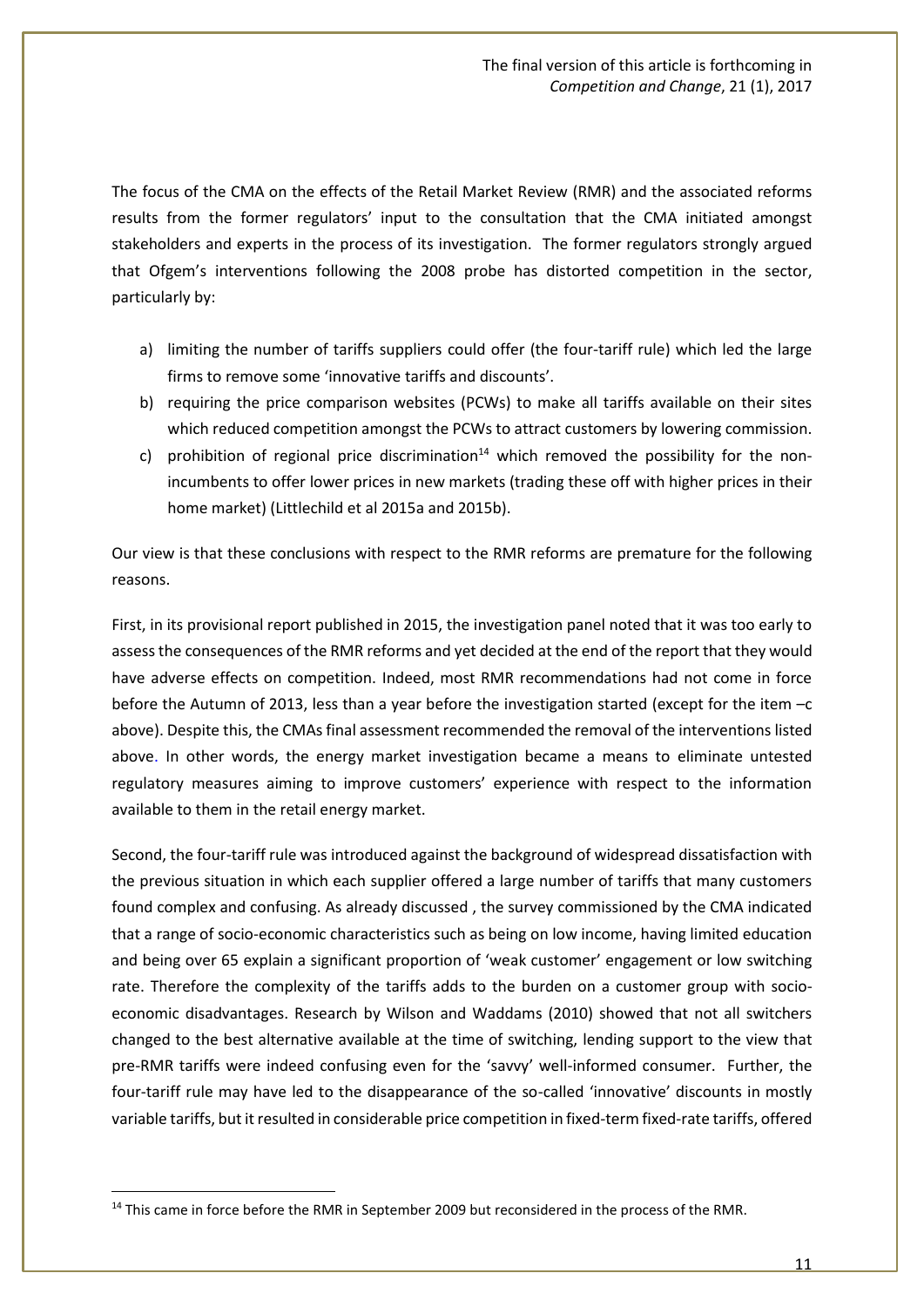at substantial discount to SVTs (CMA, 2015). However, given low levels of switching, clearly 'the innovative tariffs' did not benefit majority of customers.

Third, the argument of reduced competition amongst the price comparison websites (PCWs) as a result of the RMR is also untenable. Competition between the PCWs prior to the RMR involved the partial listing of price offers from commission paying suppliers in the market. The PCWs were also able to add their own promotions on selected offers, using variation in commission. After the RMR, the PCWs were required to provide the details of all available offers in the market. However, the argument of 'reduced competition' amongst PCWs is not supported by the evidence. Large energy suppliers have greater scope to outmanoeuvre small competitors by paying (higher) fees to PCWs. The market for energy price comparison has itself been dominated by two PCWs that account for the 70 per cent of switching in that market (CMA, 2015:263). Moreover, full disclosure of prices is likely to induce real price discounts rather than offers that afford higher visibility advantage through higher fees. There have been a number of other developments that are likely to prevent a return to the pre-RMR period with respect to the role of the PCWs. The first is that in January 2015 Ofgem tightened the confidence code for PCWs, which requires them to list all tariffs unless the customer requires a narrow range. More importantly, the Citizen Advice Bureau (CAB) started its own price comparison website, which provides full information about energy deals. This has the potential to counteract any potential misuse of information by PCWs. These factors together seem to have had a positive affect on the practices of other PCWs.

Finally, the prohibition of regional price discrimination<sup>15</sup> which eliminated the ability of nonincumbents to offer lower prices in regions other than their home market, was also criticised by the former regulators for restricting competition and contributing to the problem of high SVTs for captive customers. In their assessment of the CMAs provisional findings, they disputed the investigation panel's conclusions about unilateral market power or lack of customer engagement being the key problems. Instead, the real problem, they argued, is the prohibition of regional price discrimination which was 'good for competition' (Littlechild et al 2015a and 2015b). However, research prior to the implementation of regional price discrimination showed that incumbent firms continued to enjoy considerable advantage despite the competition posed by the non-incumbent firms. For example, estimations by Salies and Waddams (2004) reflected an average of 4 to 13 per cent higher charges by incumbent firms for credit and direct debit customers - despite greater level of competition for these customers from the non-incumbent firms due to low switching rates. Guilletti et al (2010b) also estimated that incumbent firms had a persistent advantage that allowed them to mark up their prices by about 10 per cent in comparison to non-incumbent firms largely because of the lack of search and switching by consumers. Similar findings were reported by Defeuilley (2009). These studies clearly

<sup>&</sup>lt;sup>15</sup> In 2009 following the RMR although it lapsed during the investigation and Ofgem indicated its intention not to extend it.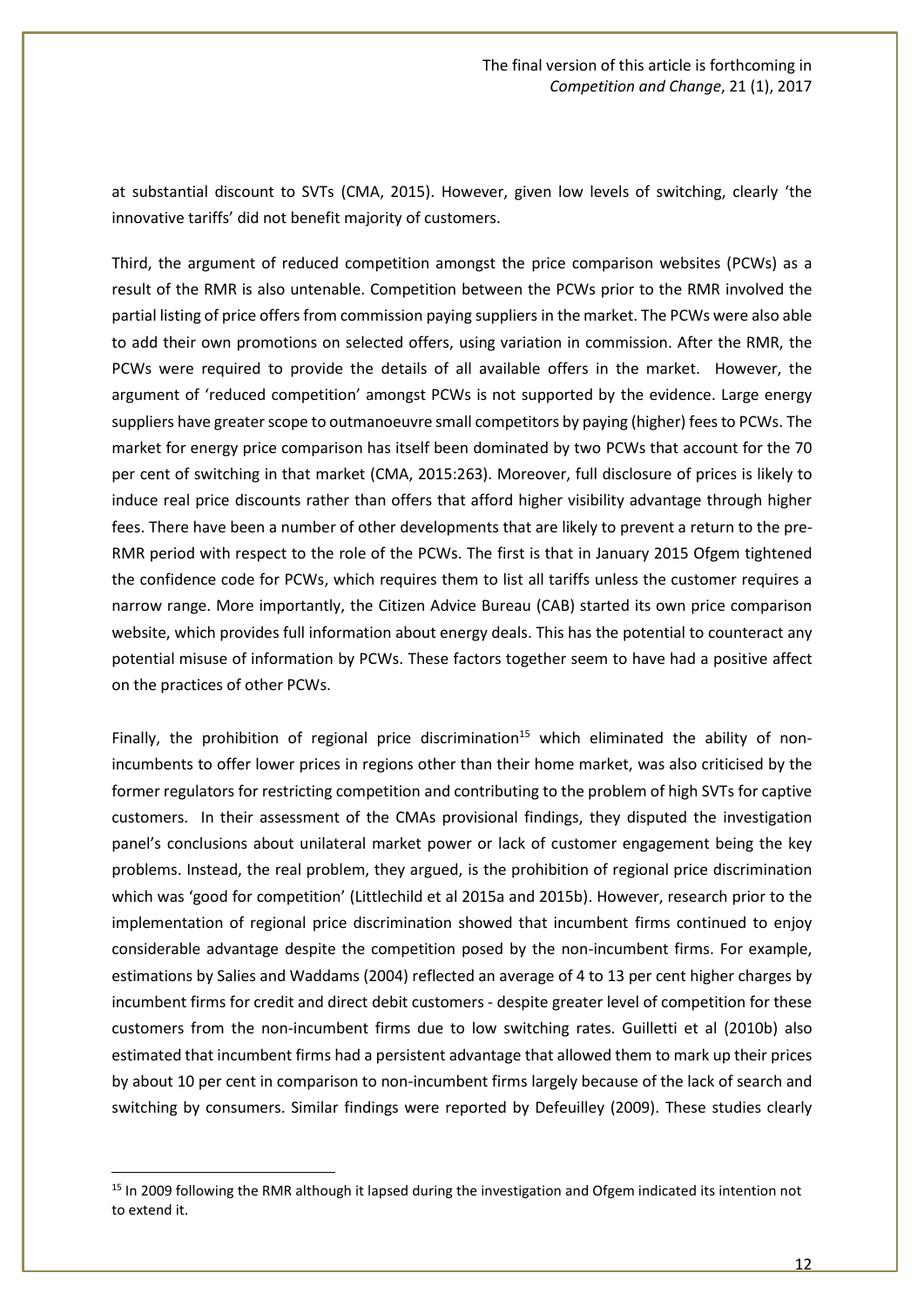show that regional price discrimination was not an effective policy to reduce the advantages of incumbent firms.

Overall, the CMA's analysis privileges competition over social and consumer welfare: competition at any cost, be it through artificial complexity created via tariff proliferation or information withholding at the risk of disadvantaging customers.

#### **Reconsidering energy market investigation from a broader perspective**

As mentioned previously, the process leading up to the referral of the big six energy firms to the CMA started in 2008 with Ofgem's energy supply probe. This took about a year and the initial findings report concluded that

'…the Big 6 suppliers are acting competitively' and that '…no evidence of cartels' was found, although there are '…some important areas where the transition to competitive markets […] needs to be accelerated' (Ofgem, 2008: p.1).

Several years later, Ofgem concluded that '[c]onsumers are at risk from a number of features in the market which reduce the effectiveness of competition' and published a Retail Market Review (RMR) (Ofgem 2011: p.1) to remedy these features. Nevertheless, despite the implementation of RMR measures, retail prices continued to rise. Hence, the regulator referred the issue to the CMA for investigation.

In the past there have been similar attempts to redesign markets, rules and regulations. For example, 'the Pool' in the wholesale electricity market had to be replaced in March 2001 by what is known as the New Electricity Trading Arrangements (NETA)<sup>16</sup> as the former was considered to be open to strategic manipulation by generators.

> '…flawed and much-criticised arrangements under the Electricity Pool meant that wholesale prices failed to reflect falling costs and increased competition' (Ofgem, 2002, p.4).

The results presented by Ofgem after NETA's first year of operation showed a decline of 20 per cent from 2001 to 2002 in prices and 40 per cent in wholesale electricity costs from 1998 to 2002 (Ofgem, 2002). However, reduced concerns about competition in the wholesale market were replaced by those regarding the retail market. Although NETA was successful in reducing margins at the wholesale level, it resulted in higher retail prices (Guilietti *et al*. 2010a). It is shown that suppliers' cost differences

 $\overline{a}$ 

<sup>&</sup>lt;sup>16</sup> British Electricity Trading Transmission Arrangements (BETTA) from 2005 with the incorporation of Scotland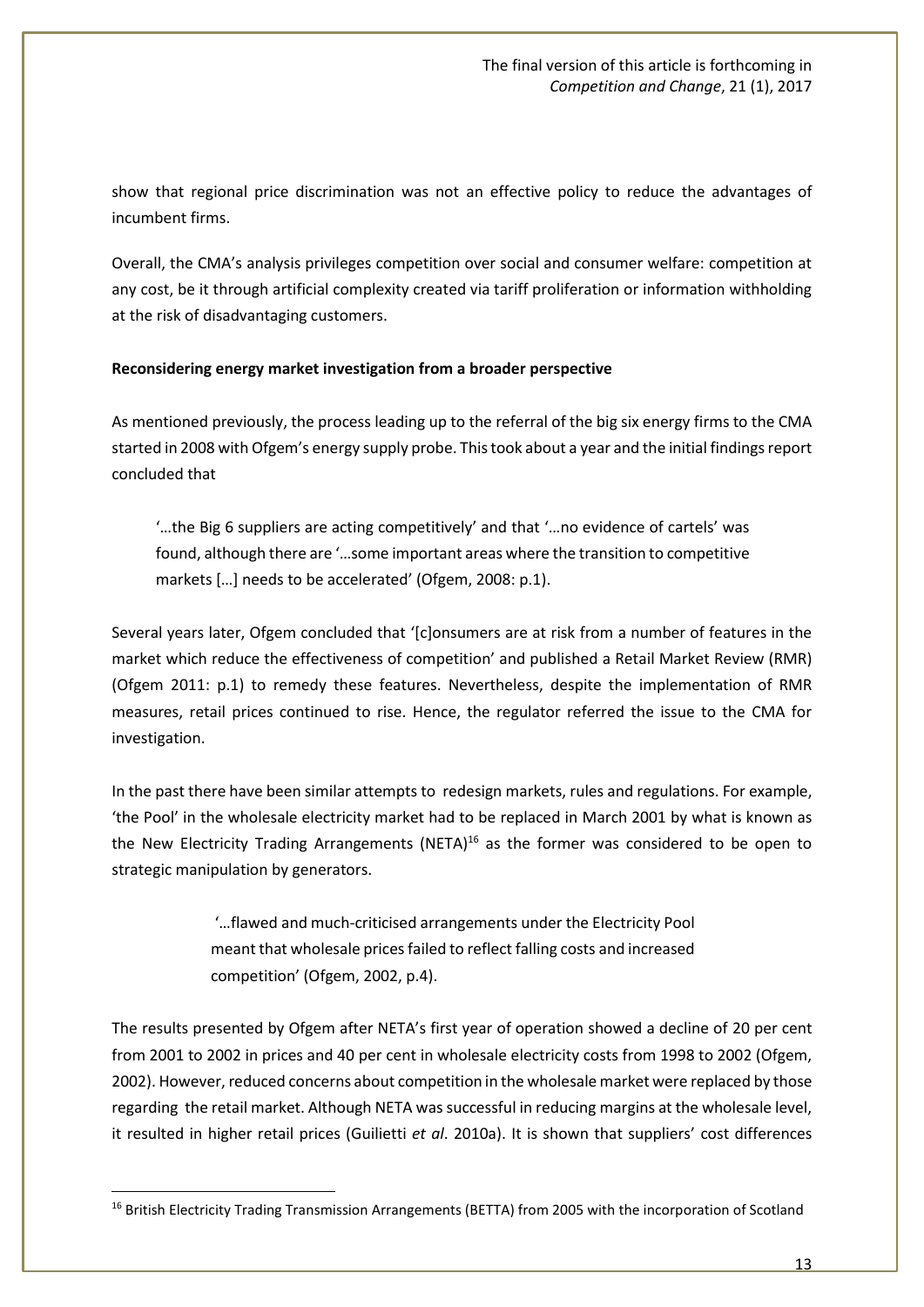could not explain the large price differentials amongst the incumbent firms (Davies et al 2014). These findings were confirmed by the CMA during the energy market investigation.

#### **Figure 1 here**

Since the privatization and restructuring of energy markets in the 1990s, major efforts have been put in place to get the sector to operate competitively, which would be reflected in lower prices and better investment decisions. Despite the relentless efforts of various institutions putting forward views and proposals on policy and regulation to make energy markets more competitive the sector has continued to fail to deliver on promises to domestic consumers in terms of lower prices and adequate and environmentally friendly investment decisions (except for a few years in the initial period). As shown in Figure 1, energy prices had already started declining a decade before privatization, a trend which continued until the early 2000s. However, since then the price trend pointed upwards both for gas and electricity.

Ofgem (2011) had already indicated that these price increases were not justified by changes in fuel costs or the cost of social and environmental obligations. In 2016 CMA (2016) found that the price hikes in the retail markets could not be explained entirely by input price increases or social and environmental levies. The rising retail prices in the last decade or so meant that British households spent over 80 per cent more for energy per week in 2013 in comparison to what they spent in 2005. This is despite the fact that overall energy consumption in terms of kilowatt hour used declined significantly for gas (around 30 per cent) and fairly for electricity (around 15 per cent) in the same period (Table 1). 17

#### **Table 1 here**

All these highlight the limitations of competition in energy markets as discussed by many scholars (for example Finon and Boroumand 2011, Defeuilley 2009 and Dagdeviren 2009). In the context of the recent energy market investigation in the UK, Helm (2015) raised the same concern and asked 'whether this will ever be a competitive market' (p.8). The difficulty of making competition work in the energy markets have led some experts to point out the incompatibility of regulator's duties with respect to competition and social protection.<sup>18</sup> For example, Yarrow (2015) argued that Ofgem should

<sup>&</sup>lt;sup>17</sup> Although some of the decline in gas consumption may be due to switching to electricity as prices converged, it is likely that much of this fall could largely be explained by energy efficiency measures as well as reduced consumption by households to manage household budgets given considerable fuel poverty in the country (over 2.3 million households in England has been fuel-poor since 2003 according to DECC 2015).

 $18$  The regulator's duties in energy sector changed with the reforms introduced through the Utilities Act 2000. These required Ofgem to incorporate the needs of vulnerable and low income consumers into its regulatory oversight on the basis of the guidance provided by the relevant government department.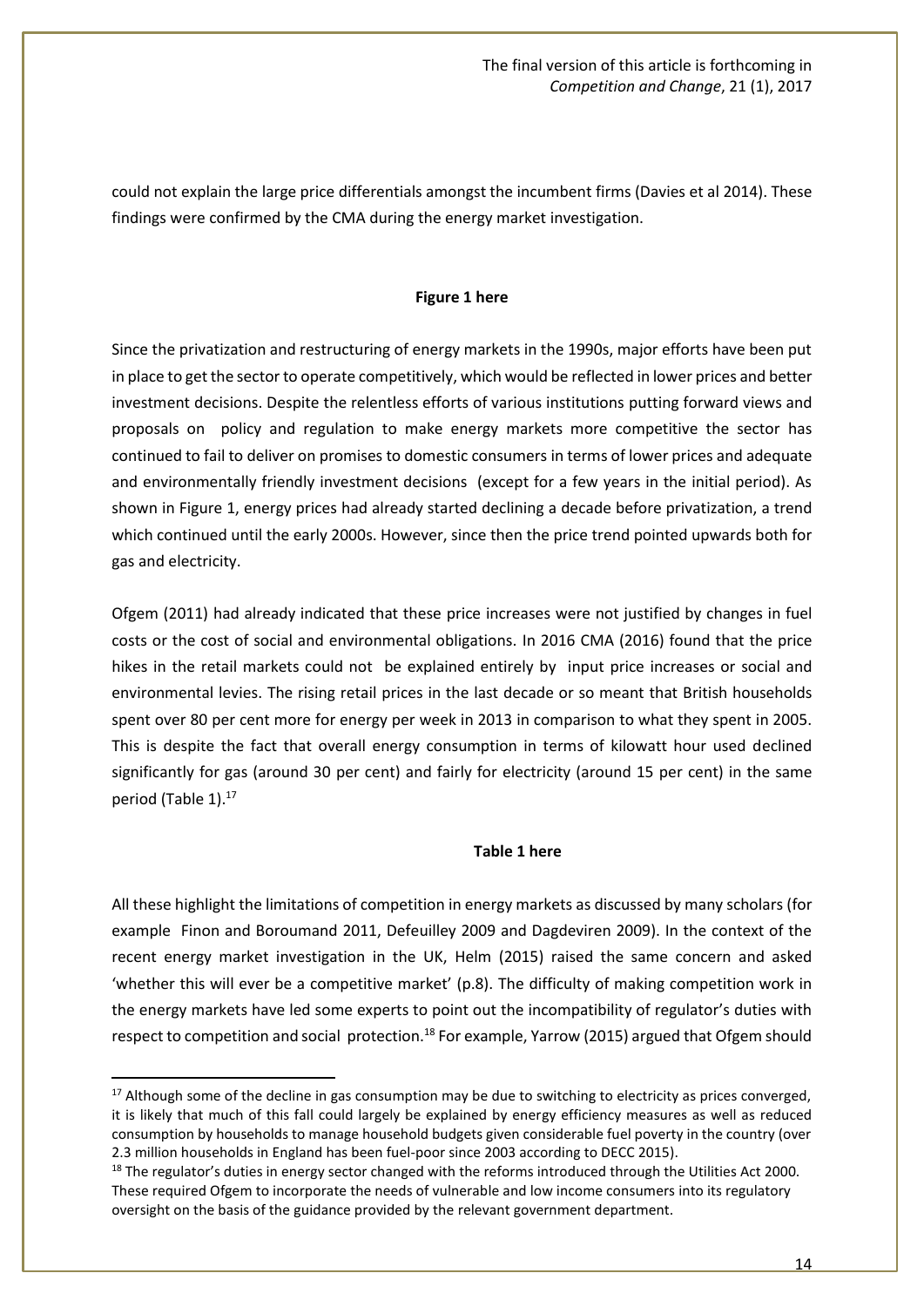focus on competition and stop meddling with prices to make it affordable for low income consumers. Terminating the social duties of Ofgem is unlikely to solve two connected problems (competition and fair and affordable tariffs). Imperfect competition has prevailed in energy markets irrespective of whether the regulators have had social duties or not. It is worthwhile reasserting the argument made by Helm (2015) in the context of the Energy Market Investigation (as well as in other contexts) that: competition is a means to an end not an end in itself.

Moreover, in addition to the problems associated with oligopolistic market structure and making competition work, an enormous amount of complexity is created to govern the operation of the energy Industry. These include the complexities faced by the customers in searching for and switching to the best suppliers; the licencing conditions and regulatory codes; additional mechanisms to ensure flow of investment such as capacity markets; and incentive systems to encourage renewable energy.

Another issue is the length of time involved identifying anti-competitive behaviour. The current round of investigations took eight years in total (if process includes the 2008 Ofgem investigation) to establish whether the conduct of the large energy companies had adverse impact on competition. It will take even longer considering the application of remedies. The long periods involved in such investigations clearly result in delays to agreeing and implanting arrangements that would be beneficial to consumers. This aspect of discussion is particularly noteworthy as it has often been the public sector that has conventionally been considered to have inertia and heavily bureaucratic procedures in decision making. More importantly, whether the suggested remedies put forward by the CMA will finally deliver the desired competitive outcomes to the consumers is another question. The outcomes of experiments in the past two decades including the change from the Pool to NETA; unbundling to re-integration of generation and supply; price caps to unregulated pricing, regional price discrimination and its abolition, offer little confidence.

#### **Conclusions**

The energy market investigation in the UK took two years and cost five million pounds. Its main conclusions with respect to the conduct of the big six energy firms have been favourable to the companies themselves. The CMA's assessment can be considered as an endorsement of their current practices. Indeed possibly because of the signal given by the CMA's provisional findings report earlier in 2015, energy prices did not come down despite significant falls in the price of fuels since the investigation started.

In this paper, we have critically evaluated the CMA's findings with respect to its three major conclusions. The first is related to its recommendation that vertical integration of the big six does not cause adverse effect on competition in the energy market. We argue that the CMA reached this conclusion because it analysed the generation (wholesale) and supply (retail) activities in isolation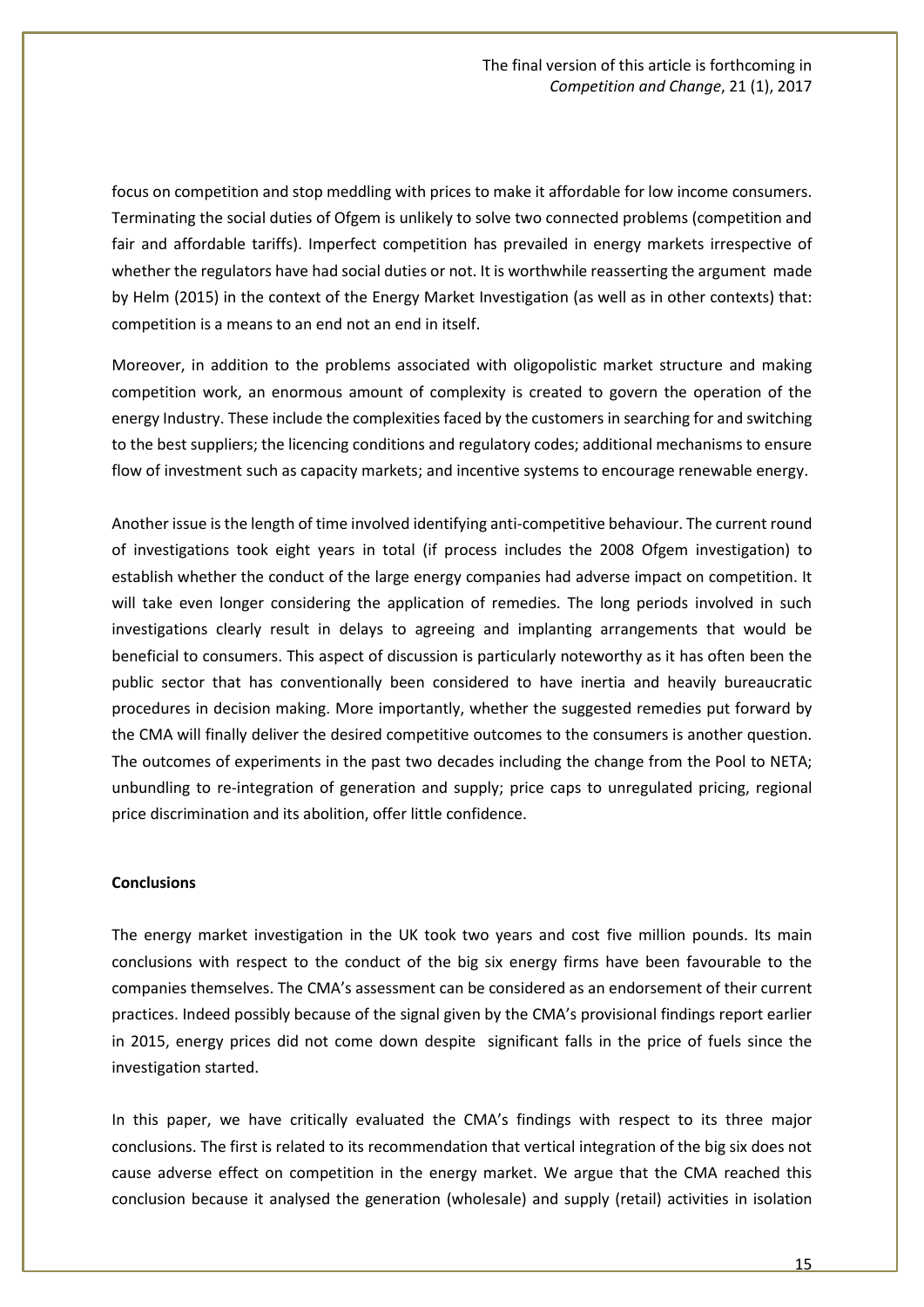from each other. Its finding with respect to the impact of the vertical integration in the sector is based on the absence of price discrimination by the big six against non-integrated companies. We argue that where wholesale costs have been passed through final prices, this should not be taken as evidence to dismiss concerns about vertical integration. The investigation panel also suggested that the new companies in the energy sector are a sign that vertical integration constitutes no barrier of entry. We noted that most of the new firms entering the sector during the period of investigation did so as a result of government intervention in the form of generous foregone levies to encourage new comers rather than the competitive conduct of the big six.

The second finding is that the big six hold a position of unilateral market power that arises from weak customer engagement reflected in low switching rates. This conclusion is based on the assumption that customer mobility between suppliers would force down prices significantly. We find this to be an optimistic view ignoring the fact that the big six are price makers not price takers. Greater customer mobility may lead them to reconsider their pricing strategy, which may not necessarily involve a significant reduction in overall retail price levels. More importantly, focusing on low switching rates shifts the responsibility for the problems of the energy markets onto customers rather than the conduct of the big six.

Finally, the conclusion that the 'simpler choices' element of the RMR constituted adverse effects on competition ignored the previous dissatisfaction with tariff proliferation which customers found complex and confusing. There is an overemphasis on the competition without due reference to its consequences for consumers' welfare.

Overall, we see this energy market investigation as the latest of a series attempts that aimed to make competition work in the energy industry in the last two decades. Despite all the efforts and experiments, the CMAs own estimates suggest that the customers paid two billion more in 2015 than what they would have in a competitive market. It is doubtful that the recommendations arising from the recent energy market investigation will change the circumstances in the UK energy markets in any significant way.

Our advice is that policy makers should now seriously consider alternative public energy systems. A publicly run energy sector would render needless the efforts and associated costs of promoting the objective of competition, which has proved to be illusive in last two decades. Rather government should focus directly on the ultimate goals of an affordable, clean and sustainable energy supply with a long-term vision for delivery. The cost of generation, transmission and distribution can be lower under a publicly owned energy system through several channels: a) lower transaction costs, b) lower financing costs for investment (due to usually lower interest rates for public sector), c) cost of fuels can be lower if 'large buyer effect' is present in national and international transactions for the fuels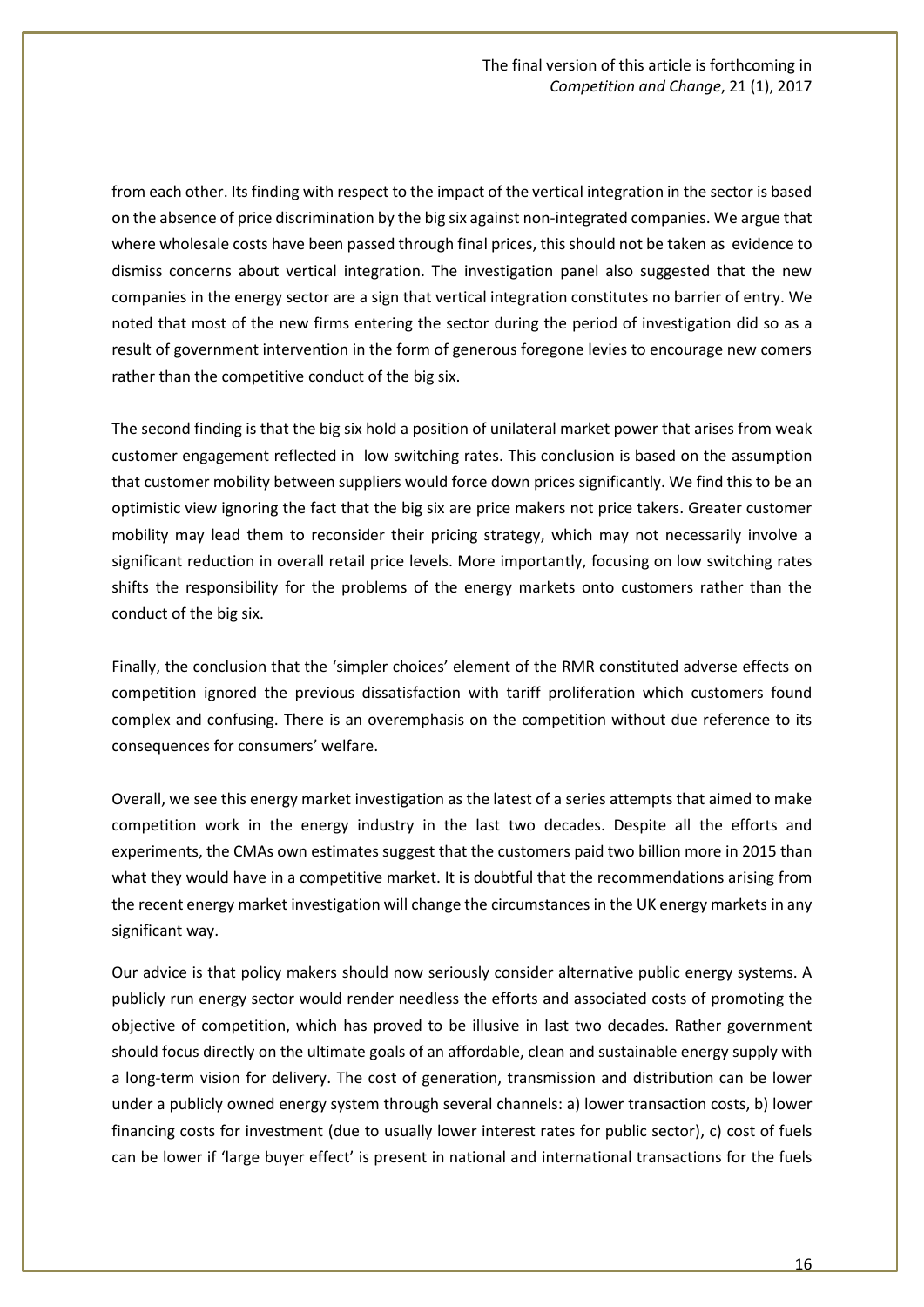used in generation and distribution. Such a system would benefit from administrative simplicity and eliminate the complexity created for customers in the name of 'choice'.

#### **References**

CMA. 2016. *Energy Market Investigation: Final Report*, Competition and Markets Authority

CMA 2014. Summary of hearing with Professor Stephen Littlechild, 11 December 2014

CMA 2015. Notes of a hearing with advice organisations, 2 September 2015, URL:

[https://assets.publishing.service.gov.uk/media/5666fb55ed915d035c00001f/Consumer\\_bodies\\_hea](https://assets.publishing.service.gov.uk/media/5666fb55ed915d035c00001f/Consumer_bodies_hearing_transcript.pdf) [ring\\_transcript.pdf](https://assets.publishing.service.gov.uk/media/5666fb55ed915d035c00001f/Consumer_bodies_hearing_transcript.pdf)

Dagdeviren, H. 2009. Limits to competition and regulation in privatized electricity markets, *Annals of Public and Cooperative Economics*, 80 (4): 641-664

Davies, S; Waddams, C and Wilson, C. M. 2014. Nonlinear Pricing and Tariff Differentiation: Evidence from the British Electricity Market. *Energy Journal* 35 (1): 57-77

DECC 2015. *Annual Fuel Poverty Statistics Report*, Department for Energy and Climate Change, London Defeuilley, C. 2009. Retail competition in electricity markets, *Energy Policy* 37: 377-86.

ECC 2016. Oral evidence: Competition and Markets Authority's Proposals, Energy and Climate Change Committee, HC 315, Tuesday 5 July 2016

Financial Times 2013. Big six energy groups dispute Ofgem analysis of wholesale prices, 27 October 2013

Finon D., Boroumand R. H. 2011. Electricity retail competition: from survival strategies to oligopolistic behaviors. Colloquium on Regulation of energy industries, Center for economic regulation, City University.

Florio, M. 2004. *The Great Divestiture: Evaluating the Welfare Impact of the British Privatizations*: *1979-1997*, MIT Press

Guilietti, M., Grossi, L. and Waterson, M. 2010a. Price transmission in the UK electricity market: Was NETA beneficial?, *Energy Economics* 32: 1165-74

- Giulietti, M; Otero J and Waterson, M. 2010b. Pricing behaviour under competition in the UK electricity supply industry, *Oxford Economic Papers*, 62 (3): 478-503
- Helm, D. 2015. Penalty tariffs, open-ended regulation and embedding overcharging a critique of the CMA's provisional findings and remedies [\[https://assets.digital.cabinet](https://assets.digital.cabinet-office.gov.uk/media/55e6bb8aed915d06a4000020/Dieter_Helm_resp_to_PFs.pdf)[office.gov.uk/media/55e6bb8aed915d06a4000020/Dieter\\_Helm\\_resp\\_to\\_PFs.pdf\]](https://assets.digital.cabinet-office.gov.uk/media/55e6bb8aed915d06a4000020/Dieter_Helm_resp_to_PFs.pdf)
- Joskow**,** P. L. and Wolfram, C. D. 2012. Dynamic Pricing of Electricity. *American Economic Review*, 102 (3): 381-85.
- Keay, M. 2016. Electricity markets are broken can they be fixed? The Oxford Institute for Energy Studies Paper, EL 17
- Littlechild, S. 2009. Retail competition in electricity markets expectations, outcomes and economics, *Energy Policy* 37: 759-63